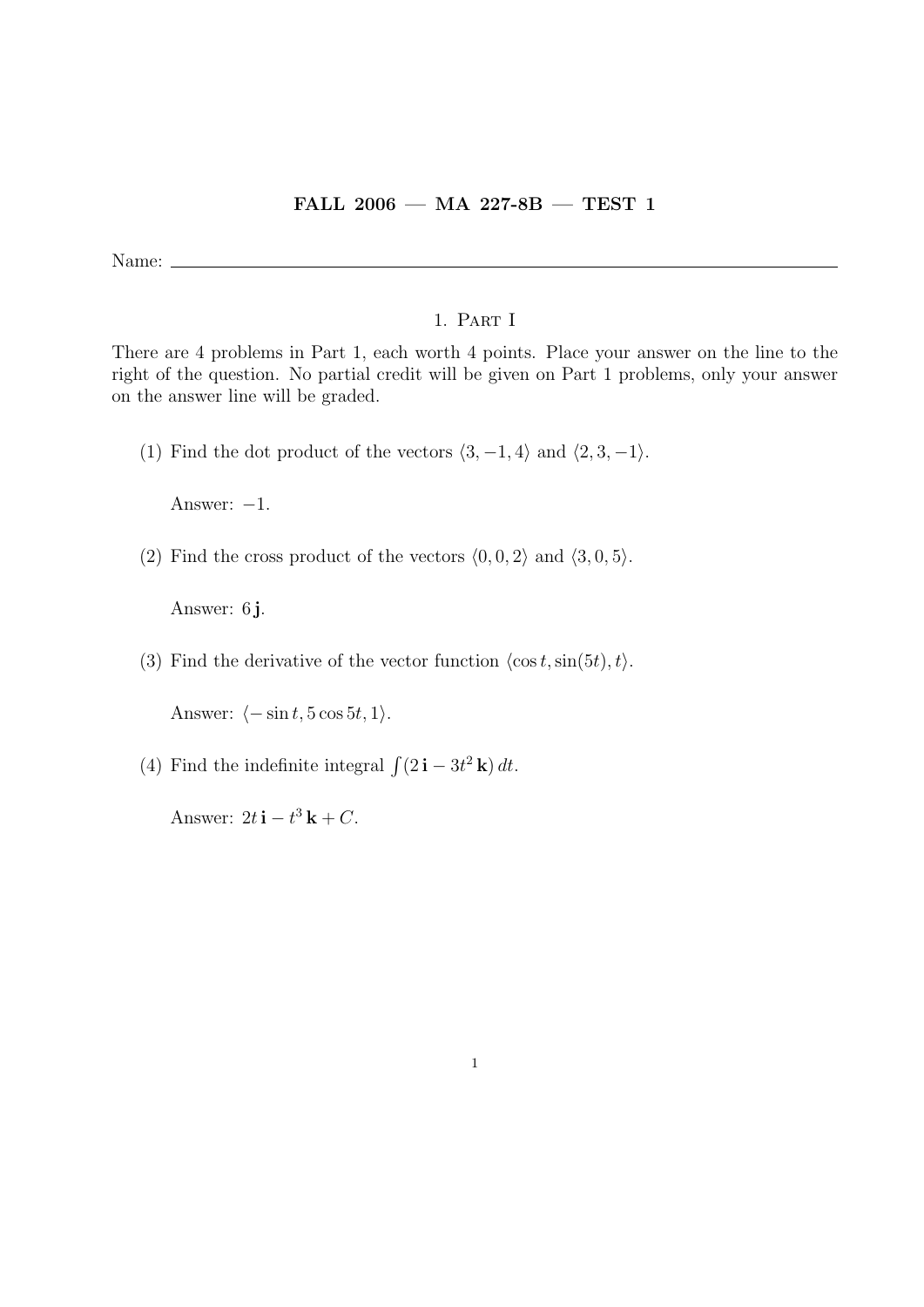## 2. Part II

There are 3 problems in Part 2, each worth 8 points. On Part 2 problems partial credit is awarded where appropriate. Your solution must include enough detail to justify any conclusions you reach in answering the question.

(1) Find the curvature of the graph of the function  $y = e^{2x}$  at the point  $(0, 1)$ .

Answer:  $4/5^{3/2}$ .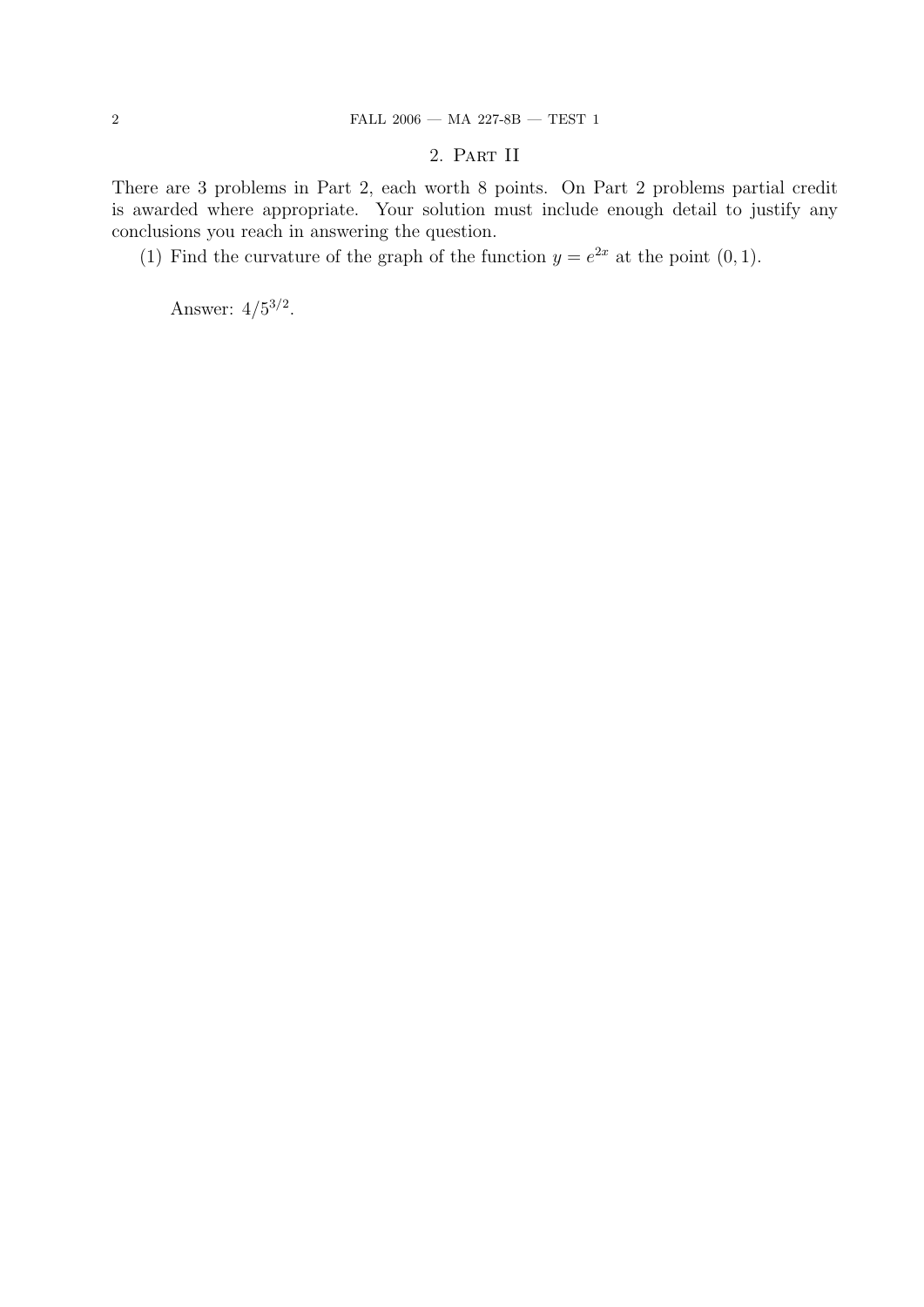(2) The position vector of a point moving is space is given by  $\mathbf{r}(t) = 2t\mathbf{i} - \sin t\mathbf{j} - \cos t\mathbf{k}$ . Find the unit tangent vector **T** and the unit normal vector **N** at time  $t = 0$ . Compute the scalar product of  $T$  and  $N$ . Interpret the result geometrically.

Answer:  $\mathbf{T}(0) = \langle 2 \rangle$ √  $5, -1/$ √  $(5, 0)$  and  $\mathbf{N}(0) = \langle 0, 0, 1 \rangle$ ; their dot product is zero, which means they are orthogonal.